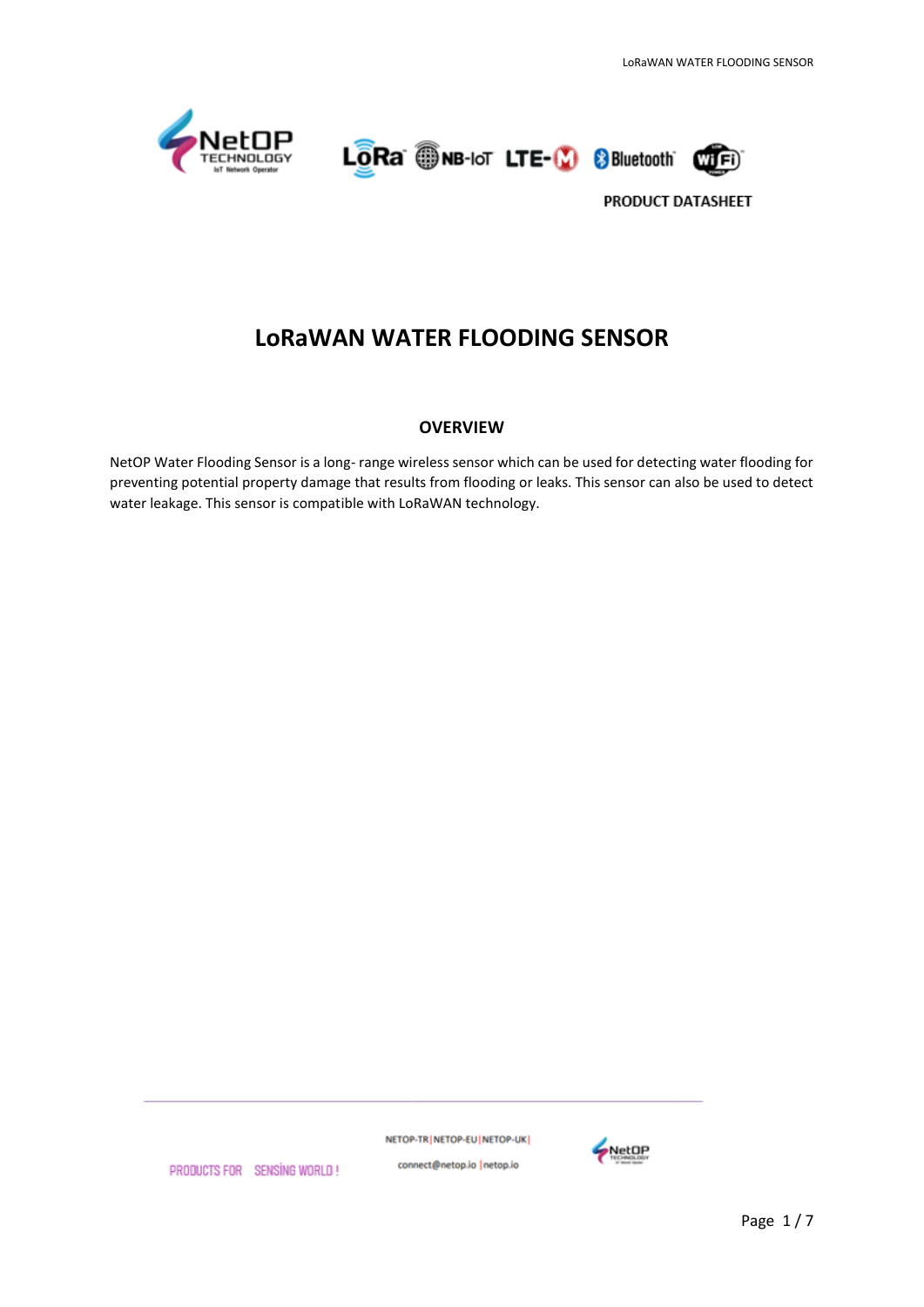





### **TECHNICAL DRAWING**

#### **Box With Terminal Seal**





 **Cover Page**





SECTION A-A

NETOP-TR | NETOP-EU | NETOP-UK |

connect@netop.io |netop.io



PRODUCTS FOR SENSING WORLD!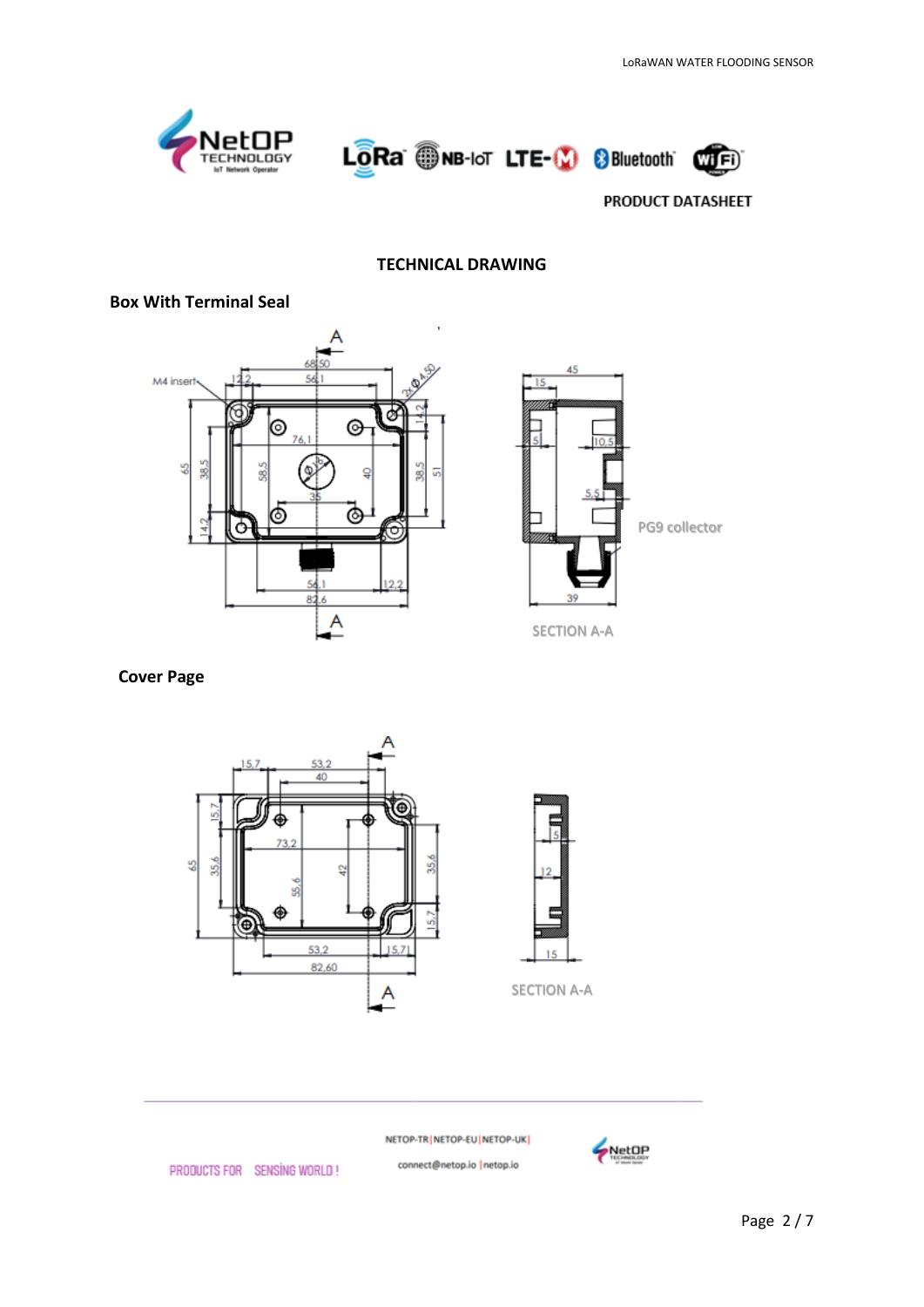





## **KEY FEATURES**

Real Plug & Play Easy to mount & install Compatible with LoRaWAN™ specification Maintenance free Secure communication (AES-128) Ultra -Low Power Consumption Certificate: LoRaWAN™

## **COMMUNICATION SPECS**

Compatible with LoRaWAN Specification 1.0.3

The sensor uses Low Power Wide Area Network-LPWAN technology (LoRa) for connectivity

Compliant with Low and High Frequencies (AS923, AU915, CN470, CN779, EU433, EU868, IN865, KR920, RU864, US915 MHz ISM bands)

Supports High power and Low power LoRa RF applications: - Up to +22 dBm at US915 and AU915, - Up to +14 dBm elsewhere

Ultra -low power consumption. Excellent long-term stability.

170 dB maximum link budget

Radio Performance: High RX sensitivity down to -148 dBm

Full ADR, OTAA and ABP support

Long range wireless data transmission

NETOP-TRINETOP-EUINETOP-UKI

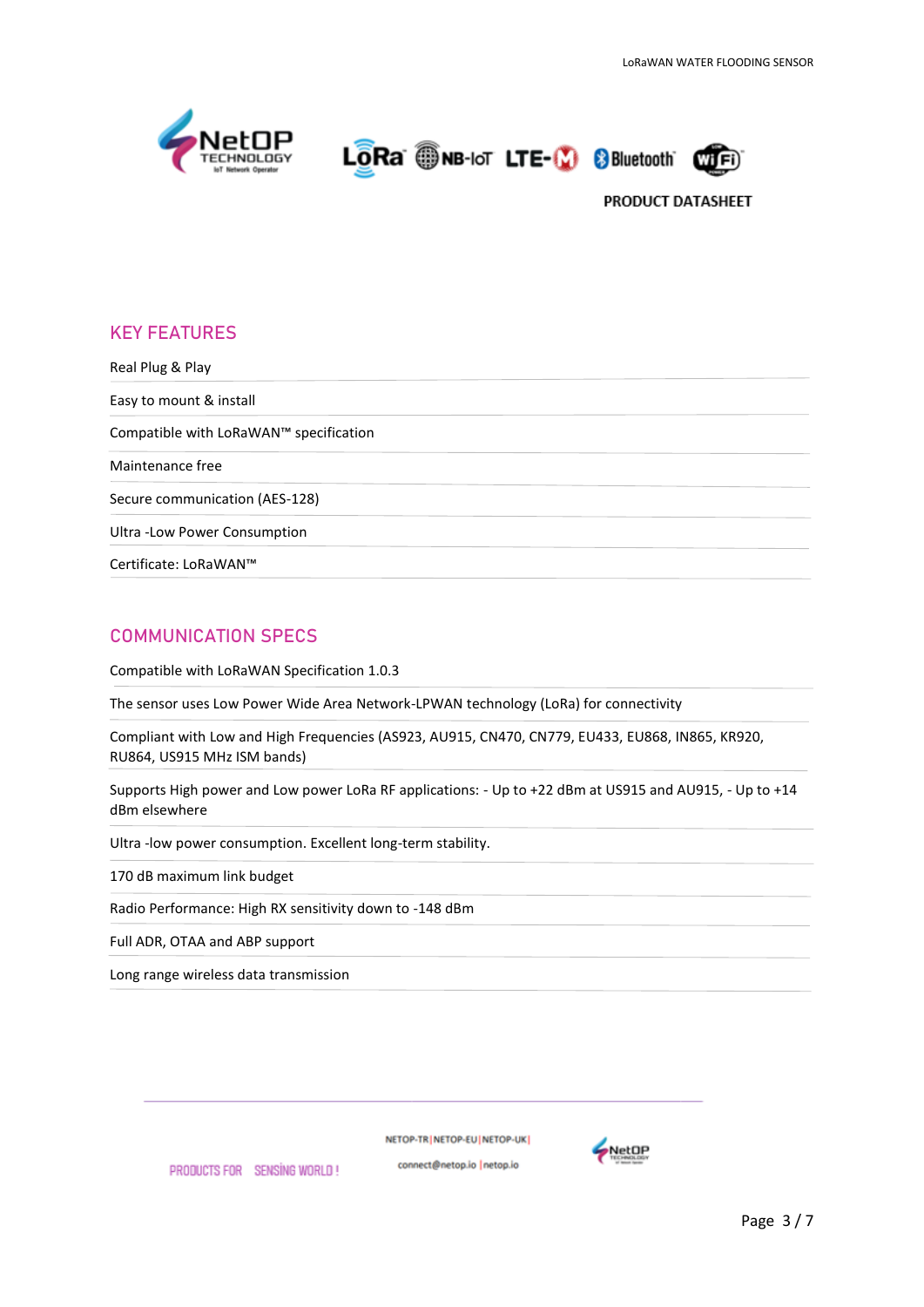





#### **MECHANICS**

Housing: ABS (IP65 or higher)

Dimensions: 82.5 x 65 x 45 mm

Operating Temperature: -10°C to 55°C

#### **POWER SUPLY**

AA Battery 3.6 V Li-SOCI2-Saft LS 14500

### **INDICATORS**

Status LED (on board)

### **WATER FLOODING SENSOR SPECIFICATIONS**

Output :1 or 0

Data Transmission Period: Every water presence and absence detection.

## **CERTIFICATIONS & RELIABILITY**

EN 60950-1;2006/A2:2013

ETSI EN 301 489-17 V3.1.1(2017-02)

EN 55032:2015

NETOP-TR NETOP-EU NETOP-UK

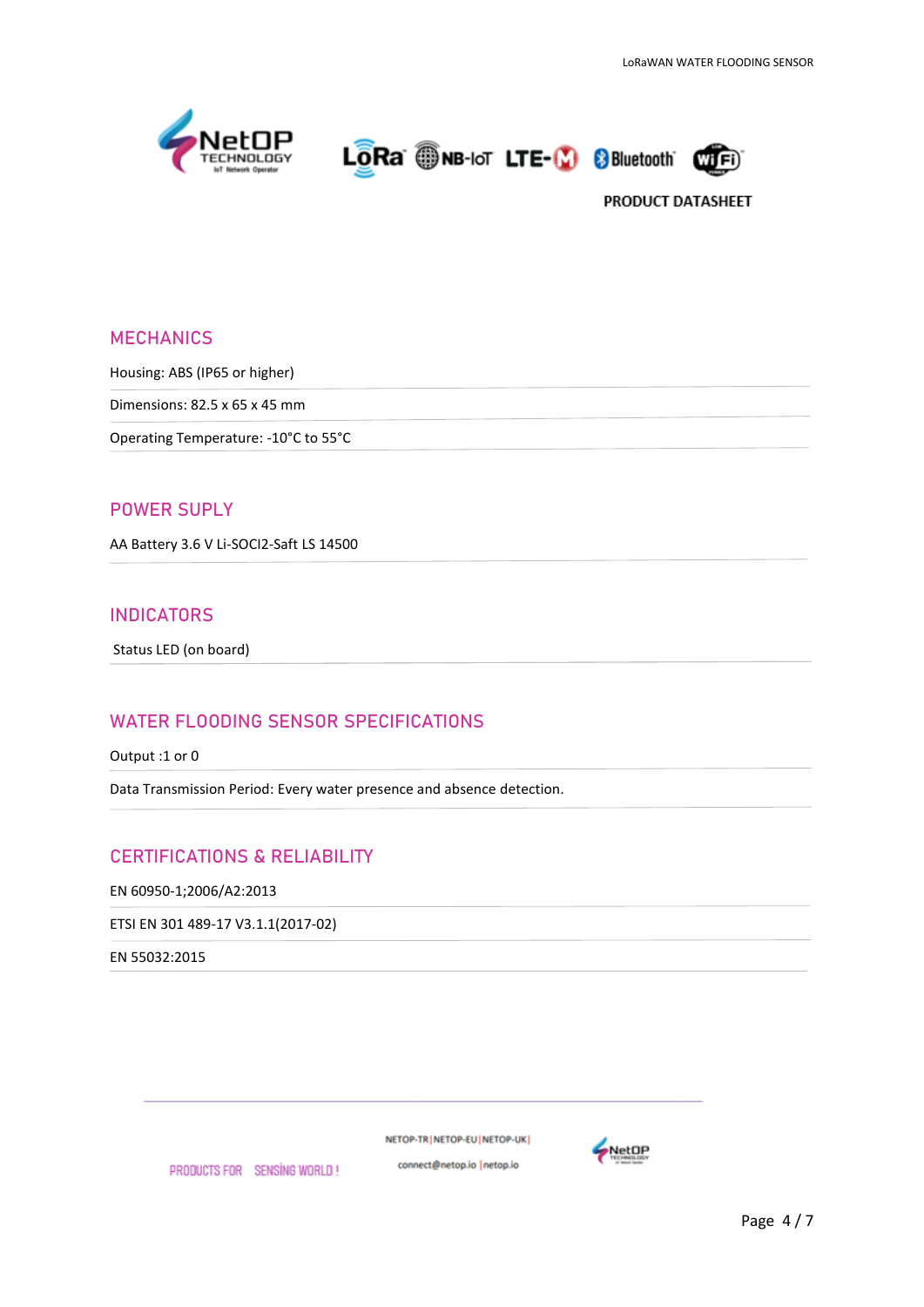





## **LoRaWAN FRAME FORMAT**

Standard packet size: 24 Bytes

00-01-02-03-04-05-06-07-08-09-10-11-12-13-14-15-16-17-18-19-20-21-22-23

1 byte: Connection Type(1->LoRaWAN)

#### **INFORMATION**

012345678: Device ID

|1|: İndicates the type of connection the device uses.

NETOP-TR | NETOP-EU | NETOP-UK |



PRODUCTS FOR SENSING WORLD!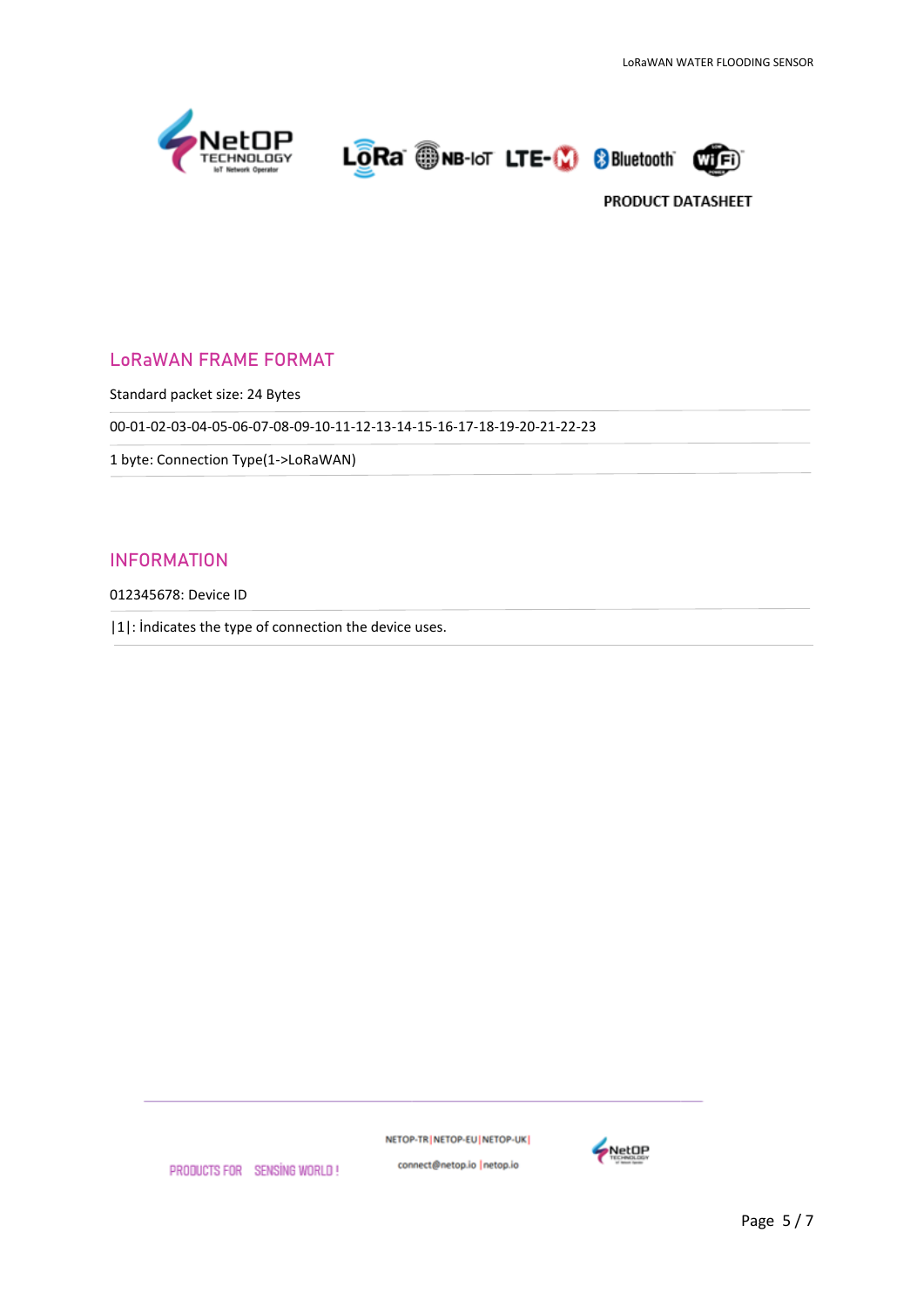





### **LoRaWAN WATER FLOODING SENSOR PROTOCOL**

01-24-01-23-12-34-23-45-YY-YY-YY-YY-YY-YY-YY-YY-YY-YY-01-2C-25-01-12-0D-EF

01: Selected Slot (1 byte)

24: Water Flooding Sensor Board ID (1 byte)

01: Water State On (00: Water State Off)

YY-YY: Empty Data (9 bytes)

012C: Sleeping Period 0x012CH -> 300D Seconds (2 bytes)

25: Payload Counter 0x25H -> 37D (1 byte)

01: Sensor Message Type Periodic (02->Sensor Message Type Interrupt) (1 byte)

12: Sensor FW Version (1 byte)

**i.** Main Version 1

**ii.** Sub Version 2

0DEF: 0x0DEFH -> 3567D -> 3567 mV -> 3.567 V (2 bytes)

NETOP-TR NETOP-EU NETOP-UK



PRODUCTS FOR SENSING WORLD!